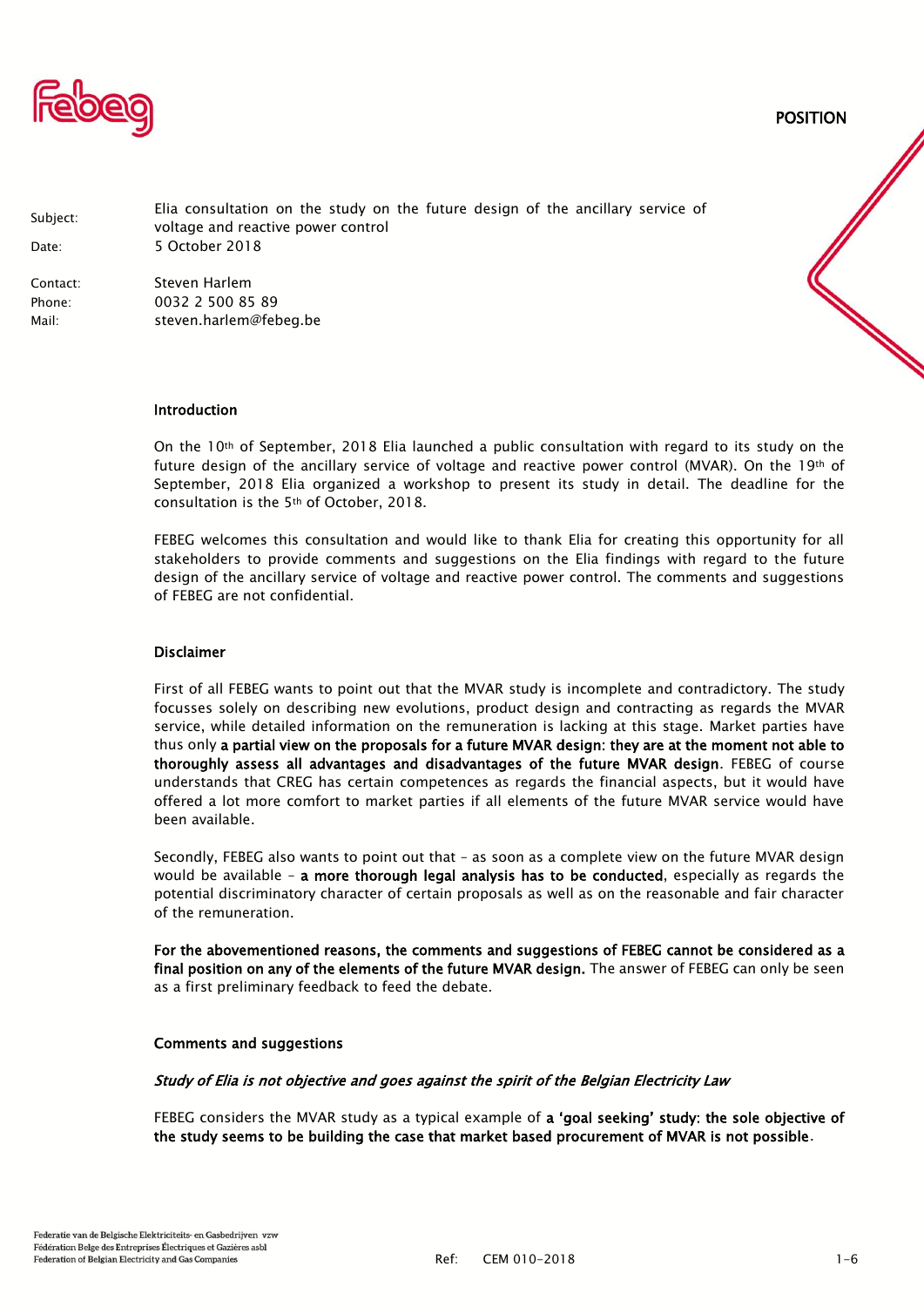

#### Study goes against spirit of the Belgian Electricity Law

FEBEG especially wants to emphasize the fact that the basic assumption of the study – i.e. market based procurement is not possible - goes against the spirit of the Belgian Electricity Law. Article 12 of the Belgian Electricity Law obliges Elia to procure all ancillary services via 'transparent, non-discriminatory and market based procedures'.

FEBEG would expect Elia to always do best efforts to comply with the Belgian legislation and that it would therefore first of all thoroughly investigate all proposals that could improve the MVAR design within the limits of this legislative framework before recommending to modify the Belgian Electricity Law.

Article 12 of the Belgian Electricity Law is – according to FEBEG – one of the key articles of the Belgian Electricity Law, especially for the viability of the Belgian power plants: it ensures that Balancing Services Providers receive a market based remuneration for the services they provide to Elia. Any modification to this article risks to create a precedent and should therefore be carefully assessed and be restrictive.

It is also important to point out that the Belgian Electricity Law is completely in line with new evolutions in the Clean Energy Package that favors market based procurement of services by the grid operators: all efforts should hence be made to improve the MVAR procurement within the framework of the existing legislation.

#### Study is not objective as alternatives are not properly investigated

In its study Elia lists several arguments why it expects that market based procurement cannot function, although it states that: 'In an efficient and liquid market, providers are expected to deliver the required volumes at the lowest possible cost for society. Therefore, if the right conditions to a perfect competition are present, Elia prefers a market based approach for contracting of an ancillary service'.

For this reason, FEBEG would expect Elia to investigate – like Elia does for the other ancillary services which also highly appreciated by market parties – how conditions for competition can be improved, especially as market based procurement will ultimately lead to the lowest cost for society.

FEBEG sees also several elements that could make the case for market based procurement and that therefore should be further analyzed and investigated:

- Opening up the MVAR design to all technologies will no doubt improve the liquidity.
- As MVAR capabilities will be mandatory, the number of providers will also increase which will in turn increase liquidity.
- Allowing market based procurement and market prices is essential to allow grid users to have confidence that they will be recover the costs of their investments tin case they want to voluntary participate: a purely 'cost+' approach on a very limited set of acceptable costs and cost formulas might scare off possible new candidates.
- A correct price signal as a result of market based procurement would also allow to find a cost optimum from a global societal perspective: market-based procurement will provide the correct price signal to allow Elia to make the trade-off between procuring the service and investing in the grid.
- Elia also focusses on the lack of competition on 'nodes' with the argument that MVAR is not transportable. This claim raises some questions. How can MVAR be exchanged with neighbors (France) through interconnections if it is not transportable? How can two nodes (Doel/Tihange)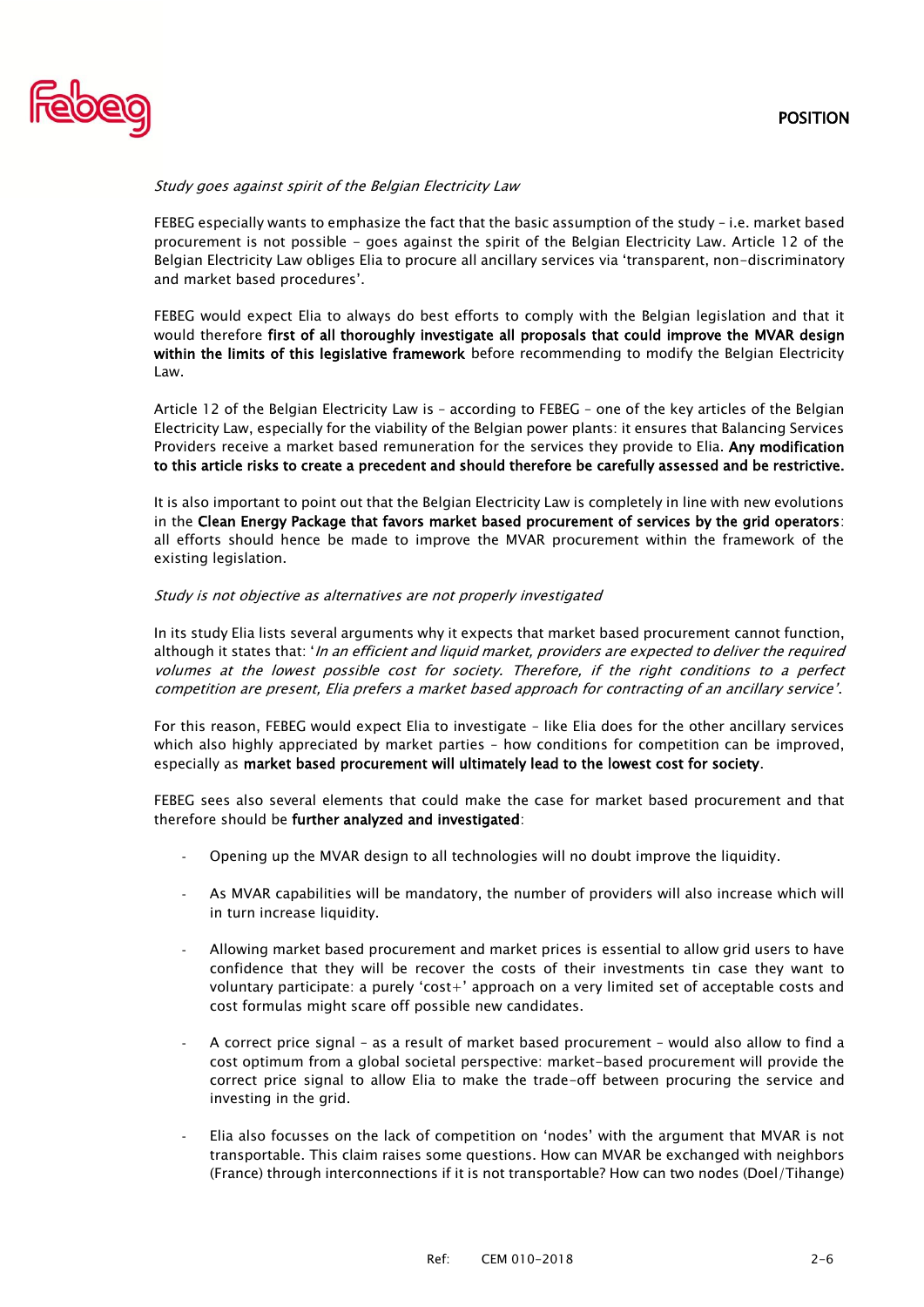

be so important that synchronous compensators should be installed there in case of nuclear decommissioning?

Several new innovative tendering processes could be investigated as Elia is currently doing, e.g. for the procurement of the black start service. The procurement process should evolve to a more interactive process with the candidate providers, including a negotiation on the contractual modalities. An open and innovative tendering approach will attract more candidates, foster liquidity, provide the possibility to rightly benchmark all solutions and accord offered prices. The ultimate benchmark of the prices is the cost of the TSO (Elia) investing itself in a technical solution like capacitor banks, to control the reactive power and voltage in a region.

FEBEG agrees that the future MVAR design should aim at lowest cost for society. This reflection should nevertheless not be limited to the short term, but also include a view on the future evolutions in the electricity system and the grid:

- Future investments and operations of Elia are also factors determining the MVAR needs. In a regulated model the costs of the increasing MVAR needs would simply be pushed to the grid users. From the perspective of trying to achieve the global welfare, there should be an incentive for Elia to strive to limit the increase of the MVAR needs: a market based procurement could contribute to this.
- In the future the MVAR supply will most probably come from very different sources/assets and network layers. Hence, market functioning is of utmost importance to facilitate this transition integrating new sources and incentivizing innovation.

## Regulated remuneration is last resort and should cover all costs, including fixed costs

FEBEG remains convinced that a regulated remuneration is not the best way forward, as it is an intervention in normal market functioning. Unfortunately, the proposals of the regulated remuneration are not know yet. Therefore it is not possible to analyze them from a legal perspective (ownership rights, freedom of contracting, expropriation rules, …) or to assess their reasonable character.

For FEBEG it is essential that the remuneration covers all costs (not limitative description):

- Industrial and operational risks: There is always a risk of forced outage when and as a result of providing the service (especially in absorption); this will necessitate repairs, coverage of lost energy (balancing, ID, DAH) and a risk of R1, R2 and R3 penalties or Transfer of Obligations with other parties.µ
- Monitoring costs:
	- $\circ$  Additional equipment and software has been placed for monitoring, especially in absorption mode the stability and the heating of the alternator have to be closely monitored.
	- $\circ$  Part of the inspection program of the alternator is aimed at identifying damage as a result of the reactive power delivery (inspections mean that alternators have to be opened, and to avoid explosion risk, the H<sub>2</sub> cooling has to be drained and purged with  $CO<sub>2</sub>$ ).
- Training and administrative costs:
	- Operators have to be aware of the inherent risks especially in absorption mode and for issues specific to the plant. Furthermore the provision of reactive power service incurs additional costs for legal functions, contract management and commercial functions.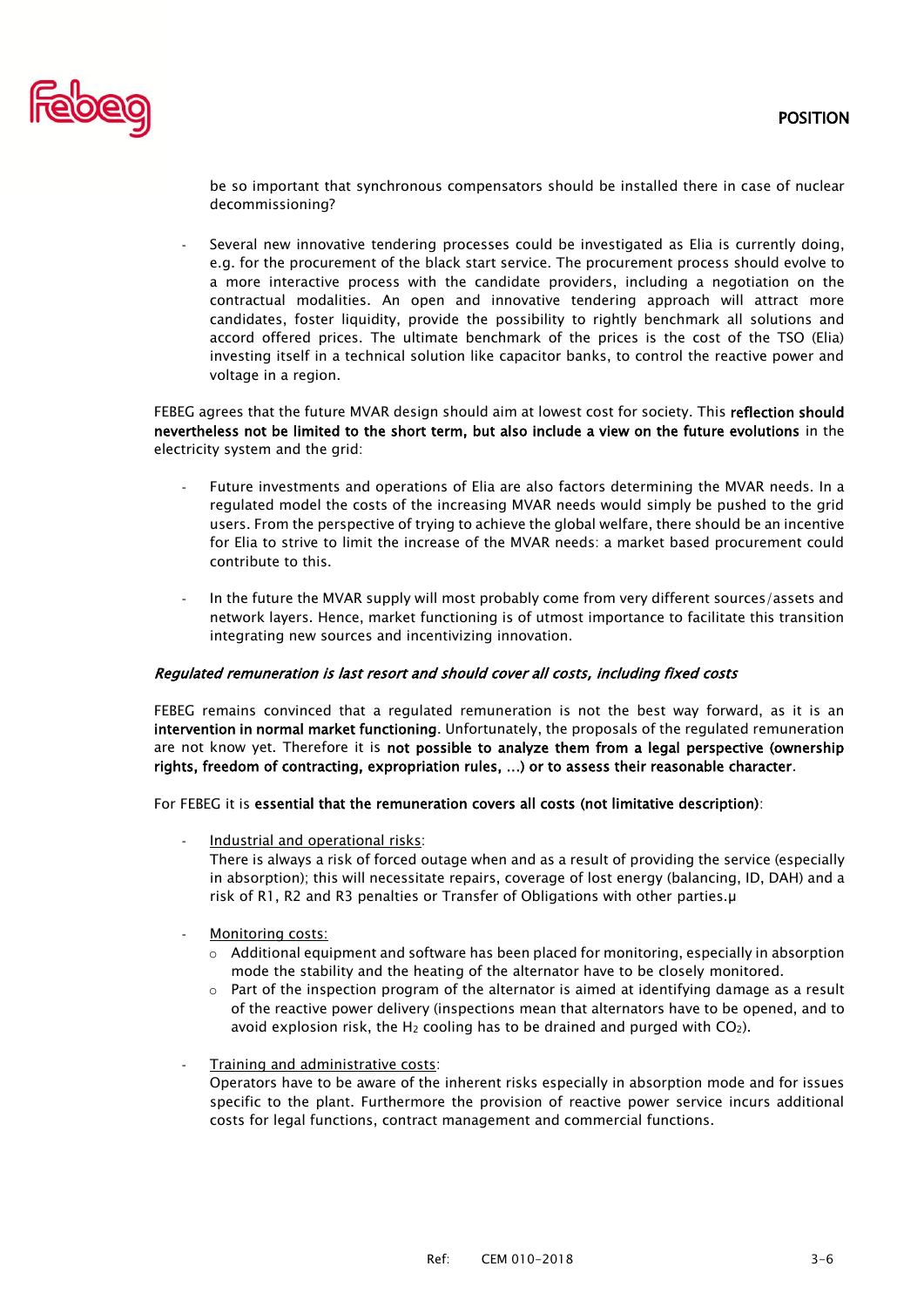

#### Commercial risk:

Fixed costs 'variabalized' might mean that not all fixed costs are covered by the volumes of reactive power delivered or absorbed and consequently, market risks must be reflected in a variable price component in addition to the fixed price component.

## Maintenance cost:

- $\circ$  Alternators are partly oversized to make sure that the P nom is deliverable with the cos phi range requirement as set by the Belgian grid code, therefor part of the maintenance and overhaul costs should be allocated to the reactive power service.
- o As demonstrated in the Cigré document 'Technical Brochure, Guide: Generator On-Line Over And Under Excitation Issues, Working Group A1.38', alternators, and especially their stator, might suffer additional wear and tear, as a result of the supply and especially the absorption of reactive power.

## Contradictory statements in study on wear and tear

While the study notes on page 22 as part of the EU benchmark that *'the price value mostly* represents a compensation of losses and maintenance related to wear & tear caused by delivering reactive power regulation', the study concludes in page 45 that 'additional wear due to higher stress for the unit constitutes another type of cost due to reactive power provision. However, the determination of wear caused by reactive power provision is complex, and in most EU countries is not considered for remuneration.' Unfortunately, the details of the EU benchmarking exercise are not made public and whether or not the above is true, cannot be deducted from the study. FEBEG is of the opinion that costs related to additional wear and tear must always be remunerated, especially for those plants that are more likely to be used for the service due to their location in the grid.

Specific cost:

Specific costs due to plant specificities and some defaults, e.g. as a result of the initial construction, plant reconfigurations or ageing.

Investment costs:

The cost of oversizing the components required for the provision of reactive power service and especially in the case alternative solutions have to be found (e.g. converting an alternator in a 'compensator' by installing a clutch between turbine and alternator so it can supply or absorb reactive power avoiding the full power plant operation, making it independent of active power market delivery and saving out fuel costs).

## FEBEG would like to put forward the following recommendations with regard to the structure of a potential regulated remuneration:

- The manual as well as the automatic service need to be remunerated as it is difficult, nearly impossible, to make a differentiation between the two services.
- The remuneration should be differentiated as much as possible  $-$  a universal price would cause a discriminatory treatment of generators which FEBEG strongly opposes - also taking into account for example the type of technology and the age of the asset.
- A variable price according to reactive power bands and differentiation between injection and absorption are indeed options that allow to better reflect the additional tear and wear as well as the technical and market risks.
- As soon as the service is mandatory and dispatched by Elia, Elia should compensate the real full cost of an outage due to the MVAR service to the affected operator.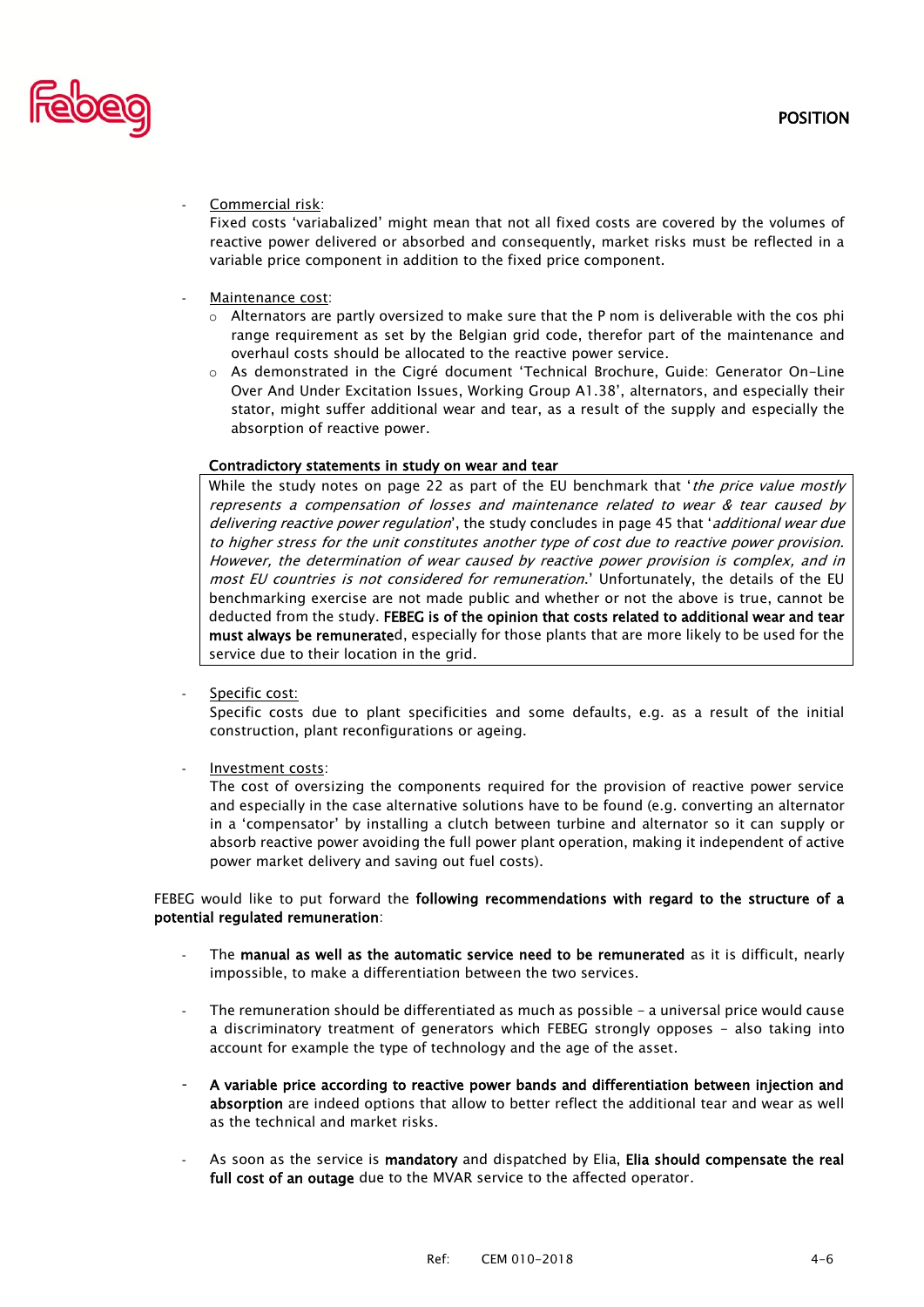

FEBEG is also of the opinion that the MVAR service comes with two components and that dual pricing of capacity and energy will be a fair and most cost-reflective remuneration. The first component is the technical possibility of providing the service to the TSO which comes with fixed installations, risks and service costs. All these elements would be best reflected with a fixed capacity charge as part of the fixed cost component. The second component is the activation of the provided capacity which would be best reflected with the degree and duration of activation.

## What could a potential price structure look like?

FEBEG would like to point out that defining the price structure will be crucial in order to cover the costs incurred by generators that have the obligation to provide MVAR to Elia as well as in order to attract the voluntary provision of these services. Unfortunately, the study has neither proposed a potential price structure nor provided details of how this price structure is configured in other EU countries.

In FEBEG's view the reactive power price  $P_{Mvar}$  could consist of the indexed variable price component  $V_R$  and a fixed price component F and FEBEG proposes the following price structure as a possible alternative that should be analyzed in the future design proposal:

 $P_{Mvar} = V_R * (Index(y) / Index(x)) + F \in /Mvar/h$ 

Where:

V<sub>R</sub> shall be the variable part for the specific range R, which covers the delivery costs (Joule losses, Hysteresis losses and Foucault losses of the generation due to less efficiency) such as fuel cost, CO<sup>2</sup> costs, extra cooling costs, outage costs, imbalance costs.

Index(y) shall be the arithmetic average of the end of day settlement prices for the baseload delivery in Belgium for the respective calendar year "y" as published by EEX on <https://www.eex.com/en/market-data/power/futures/belgian-futures> during the fourth quarter of the preceding calendar year "y-1". The result will be rounded to two decimal places.

Index(x) shall be the arithmetic average of the end of day settlement prices for the baseload delivery in Belgium for the respective calendar year "x" (x is a base year, when this price structure for reactive power will be fixed) as published by EEX on [https://www.eex.com/en/market](https://www.eex.com/en/market-data/power/futures/belgian-futures)[data/power/futures/belgian-futures](https://www.eex.com/en/market-data/power/futures/belgian-futures) during the fourth quarter of the preceding calendar year "x-1". The result will be rounded to two decimal places.

F shall be the respective fixed costs as addressed throughout this document.

## Some elements of the MVAR design risk to be discriminatory

The proposal for a new MVAR design doesn't ensure a level playing field between grid users at all. Several elements risks to create discriminations:

- Some grid users will be imposed to deliver the service and bear the related costs and risks while others will not have to deliver the service.
- Existing units that already supplied the service can be imposed to participate and bear the related risks and costs while existing units that didn't supply the service yet can voluntary participate.